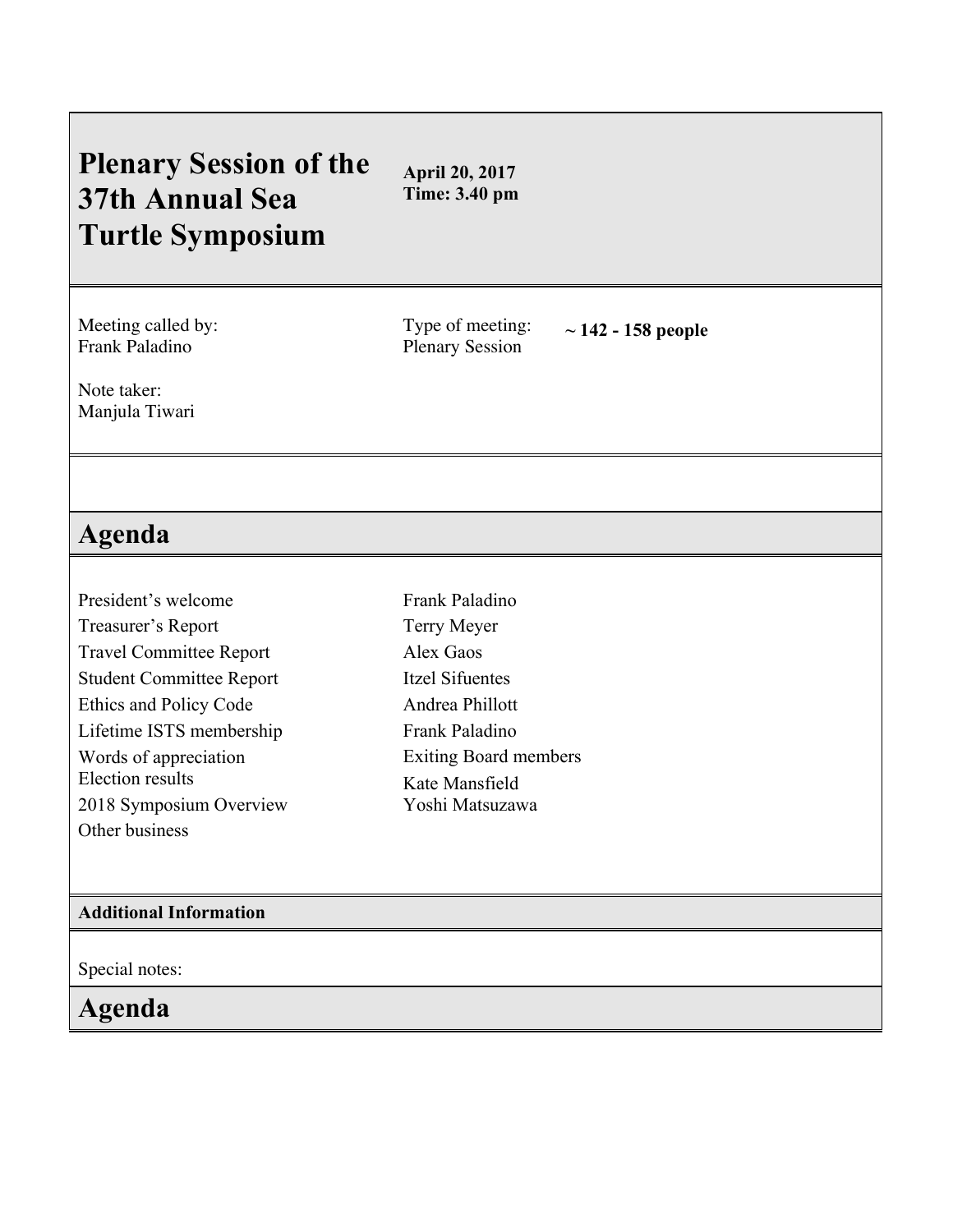| <b>President's welcome</b>                                                                                                       | <b>Frank Paladino</b> | 3.40 pm             |           |
|----------------------------------------------------------------------------------------------------------------------------------|-----------------------|---------------------|-----------|
| The hoop ceremony was performed.<br>٠                                                                                            |                       |                     |           |
|                                                                                                                                  |                       |                     |           |
| Conclusions:                                                                                                                     |                       |                     |           |
|                                                                                                                                  |                       |                     |           |
| Action items:                                                                                                                    |                       | Person responsible: | Deadline: |
|                                                                                                                                  |                       |                     |           |
| Treasurer's report                                                                                                               | <b>Terry Meyer</b>    | 3.55 pm             |           |
|                                                                                                                                  |                       |                     |           |
| Meyer says it has been honor to have been a Treasurer and goes thru Peru income and adjusted<br>balance sheet up to Dec 31 2016. |                       |                     |           |
|                                                                                                                                  | Year to Date          |                     |           |
| Revenue                                                                                                                          |                       |                     |           |
| Registration                                                                                                                     | 114,480               |                     |           |
| Grants                                                                                                                           | 106,593               |                     |           |
| Auction                                                                                                                          | 20,178                |                     |           |
| <b>Investment Income</b>                                                                                                         | 2,814                 |                     |           |
| <b>Total Revenue</b>                                                                                                             |                       | 244,066             |           |
| <b>Expenses</b>                                                                                                                  |                       |                     |           |
| <b>Facility Expense</b>                                                                                                          | 30,938                |                     |           |
| Food and Beverage                                                                                                                | 29,483                |                     |           |
| <b>Travel Cash and Room Grants</b>                                                                                               | 46,306                |                     |           |
| <b>Symposium Coordination</b>                                                                                                    | 16,129                |                     |           |
| <b>Audio Visual Expense</b>                                                                                                      | 3,799                 |                     |           |
| <b>Translation Services</b>                                                                                                      | 4,667                 |                     |           |
| Poster Displays                                                                                                                  | 2,572                 |                     |           |
| Printing                                                                                                                         | 3,897                 |                     |           |
| Entertainment                                                                                                                    | 3,632                 |                     |           |
| Participant Gifts                                                                                                                | 5,826                 |                     |           |
| T Shirts                                                                                                                         | 2,974                 |                     |           |
| <b>Student Awards</b>                                                                                                            | 1,893                 |                     |           |
| Insurance- Venue                                                                                                                 | 2,127                 |                     |           |
| <b>Speaker Fees</b>                                                                                                              | 3,698                 |                     |           |
| Miscellaneous                                                                                                                    | 3,500                 |                     |           |
| Name Badges                                                                                                                      | 203                   |                     |           |
| Travel - President                                                                                                               | 800                   |                     |           |
| Unforeseen & Loss on Exchange                                                                                                    | 3,145                 |                     |           |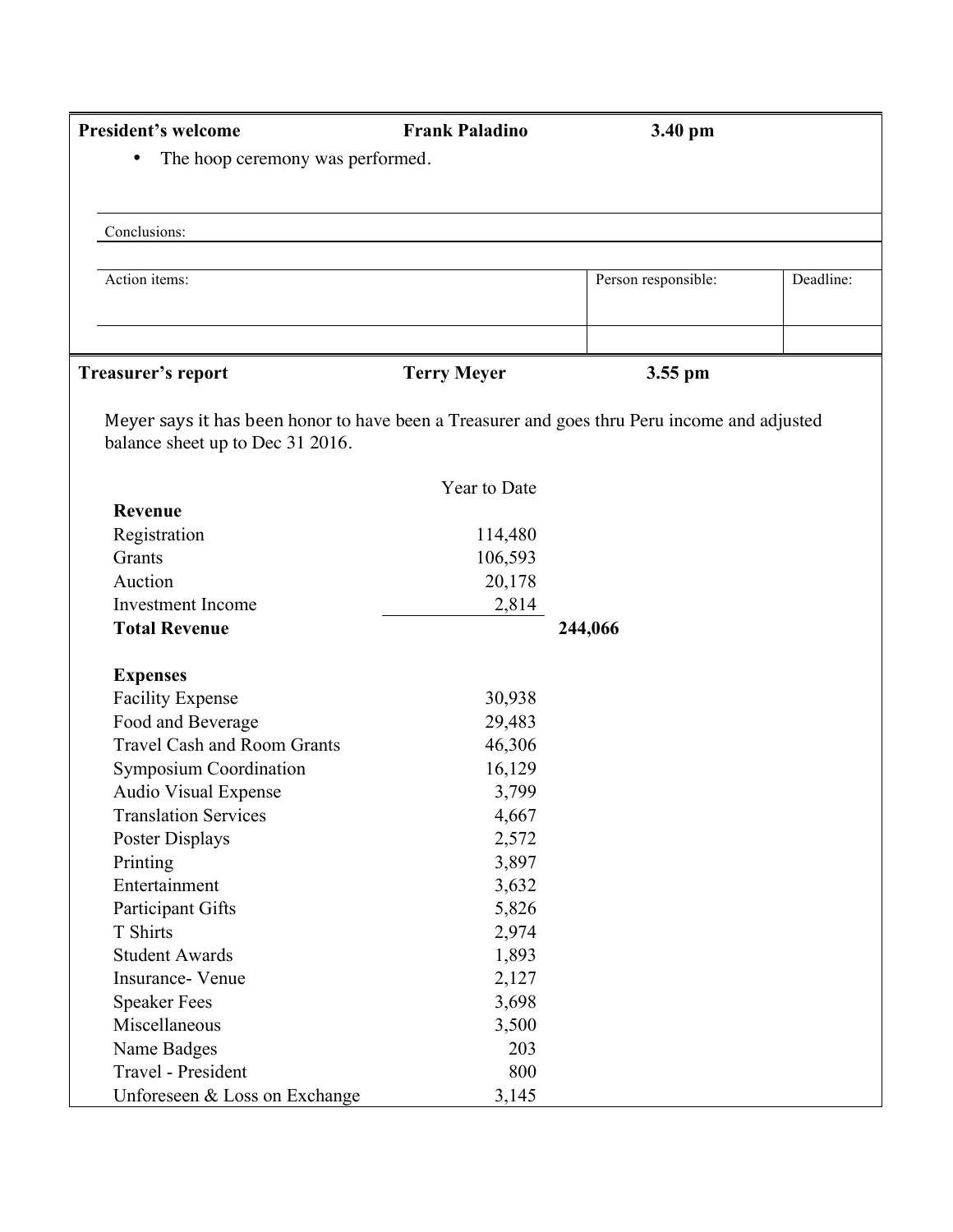| <b>Sub Total Symposium Expenses</b>  | 165,591 |         |         |
|--------------------------------------|---------|---------|---------|
| <b>Operating Expenses</b>            |         |         |         |
| <b>Accounting Fees</b>               | 9,500   |         |         |
| <b>BOD</b> Retreat                   | 26,093  |         |         |
| <b>Bank Fees</b>                     | 182     |         |         |
| <b>Investment Advisory Fee</b>       | 1,738   |         |         |
| <b>Credit Card Fees</b>              | 5,918   |         |         |
| <b>Insurance Society</b>             | 989     |         |         |
| <b>Treasurer Support</b>             | 5,000   |         |         |
| <b>Secretary Support</b>             | 2,000   |         |         |
| Program Officer                      | 4,000   |         |         |
| <b>Sub Total operating Exp</b>       |         | 55,420  |         |
| Net Revenue 2017                     |         | 23,054  |         |
| <b>Reserve Expense</b>               |         |         |         |
| Web Development Expense              | 8,325   |         |         |
| Program Officer Prior Year           | 1,000   |         |         |
| <b>Net Cash</b>                      |         | 13,730  |         |
| <b>ASSETS</b>                        |         |         |         |
| <b>Current Assets</b>                |         |         |         |
| Money Market                         |         | 195,048 |         |
| <b>Operating Account</b>             |         | 95,870  |         |
| <b>Investment Account</b>            |         | 100,069 |         |
| <b>Total Current Assets</b>          |         |         | 390,987 |
| Other Assets                         |         |         |         |
| Cash Due from Peru                   |         | 20,000  |         |
| Prepaid Expenses                     |         | 989     |         |
| Deferred Expense - Next Year Meeting |         | 19,792  |         |
| <b>Total Other Assets</b>            |         |         | 40,781  |
| <b>Total Assets</b>                  |         |         | 431,768 |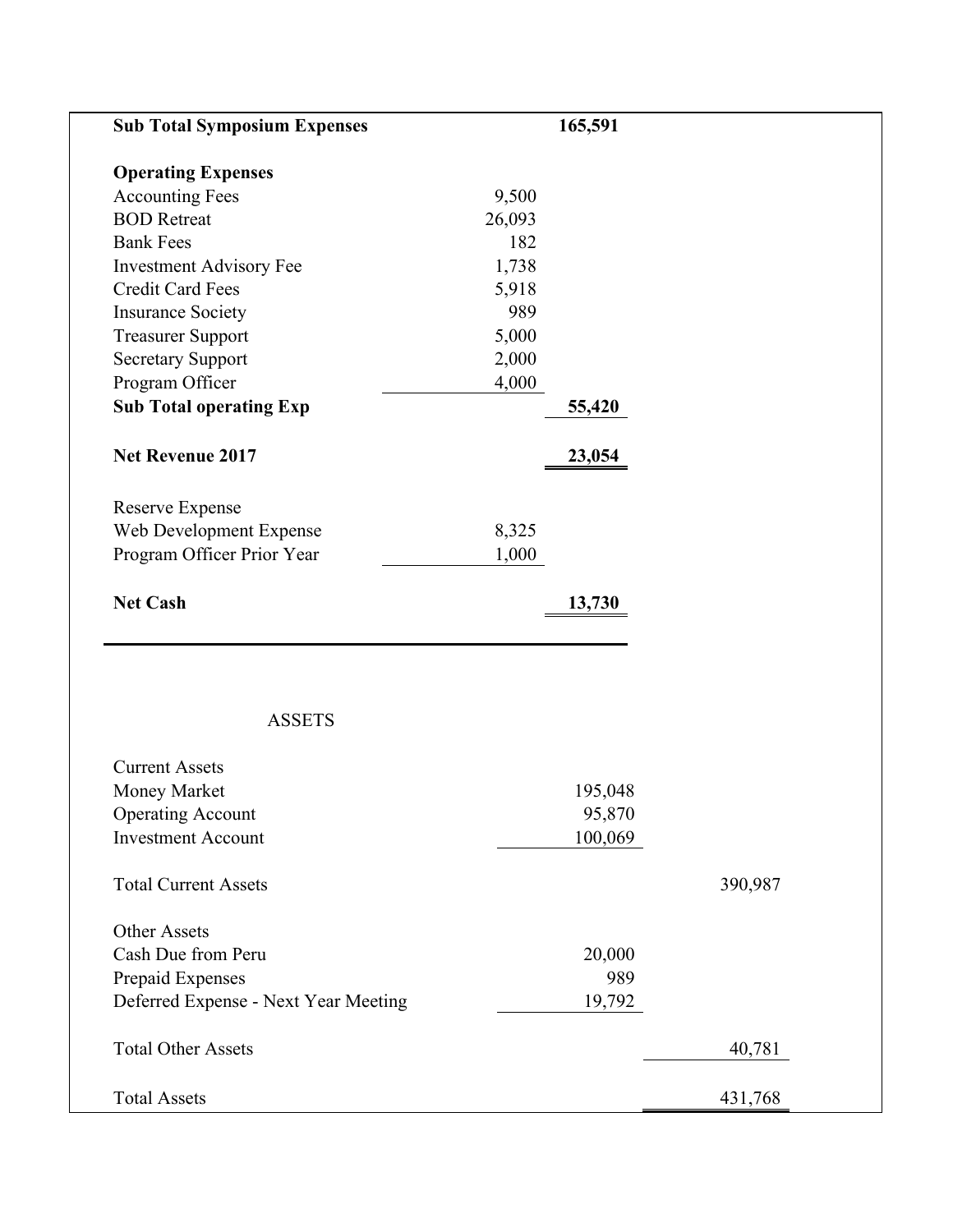| <b>LIABILITIES AND CAPITAL</b>                                                                        |                               |         |
|-------------------------------------------------------------------------------------------------------|-------------------------------|---------|
| <b>Current Liabilities</b><br><b>Accounts Payable</b><br>Deferred Income - Next Year Registration     | 2,180<br>121,551              |         |
| <b>Total Current Liabilities</b>                                                                      |                               | 123,731 |
| Capital<br>Unrealized Gain/Loss on Securi<br><b>Retained Earnings</b><br>Net Income                   | $-4,617$<br>298,925<br>13,730 |         |
| <b>Total Capital</b>                                                                                  |                               | 308,037 |
| Total Liabilities & Capital                                                                           |                               | 431,768 |
| Motion to accept Treasurer's report: Aliki Panagopoulou<br>Nick Pilcher: Second<br>Passes unanimously |                               |         |
| Big applause for Meyer for her past years of work.                                                    |                               |         |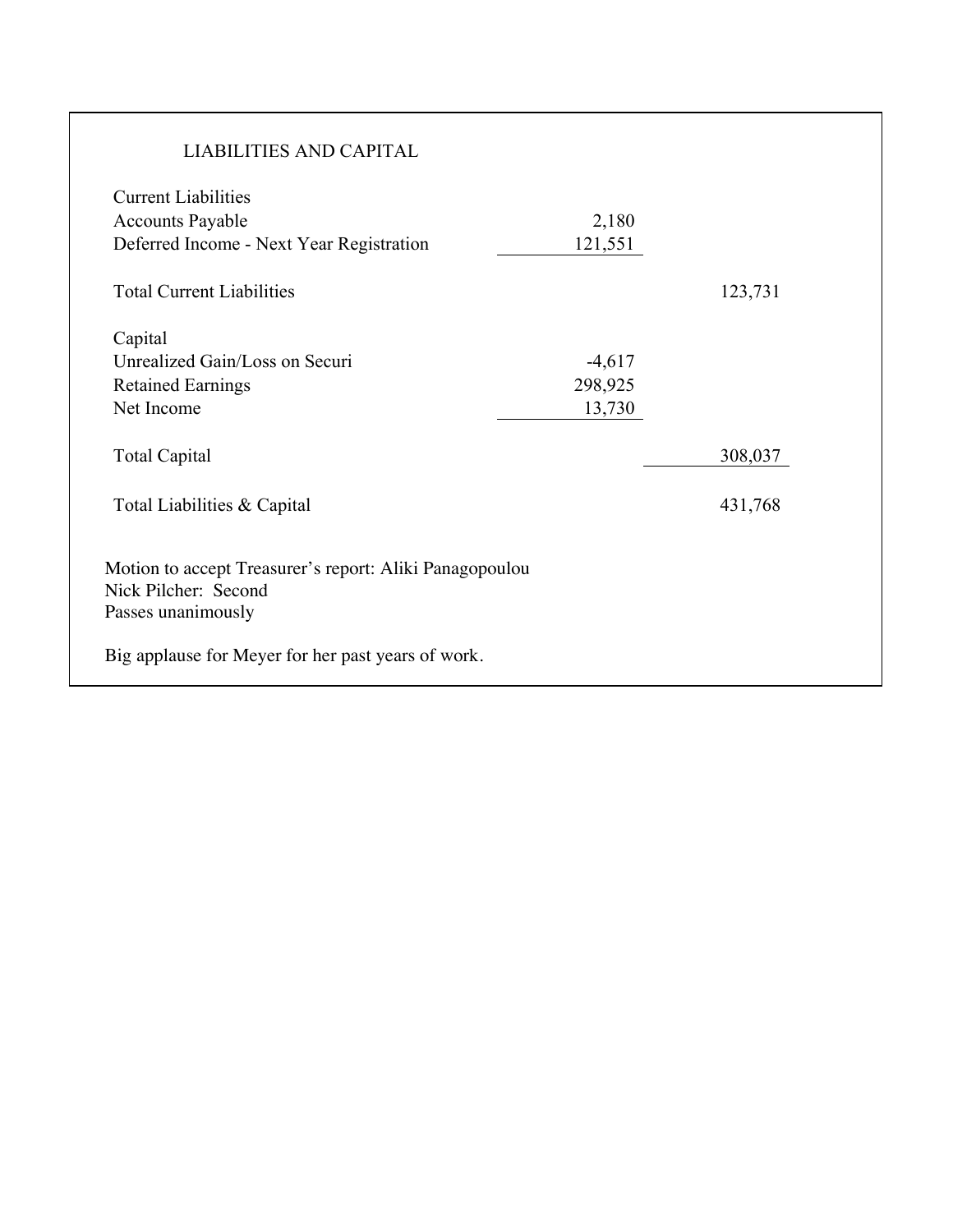| Conclusions:                                                                   |                                              |                                    |                   |                                 |                                                  |                |                     |  |                                                                                              |           |
|--------------------------------------------------------------------------------|----------------------------------------------|------------------------------------|-------------------|---------------------------------|--------------------------------------------------|----------------|---------------------|--|----------------------------------------------------------------------------------------------|-----------|
| Action items:                                                                  |                                              |                                    |                   |                                 |                                                  |                | Person responsible: |  | Deadline:                                                                                    |           |
|                                                                                |                                              |                                    |                   |                                 |                                                  |                |                     |  |                                                                                              |           |
|                                                                                |                                              |                                    |                   |                                 |                                                  |                |                     |  |                                                                                              |           |
|                                                                                |                                              |                                    |                   |                                 |                                                  |                |                     |  |                                                                                              |           |
| <b>Travel Committee Report</b>                                                 |                                              |                                    |                   |                                 | <b>Alex Gaos</b>                                 |                |                     |  | $4.00$ pm                                                                                    |           |
| Gaos goes through the Travel Committee allocations below:                      |                                              |                                    |                   |                                 |                                                  |                |                     |  |                                                                                              |           |
| <b>Chairs</b>                                                                  | <b>Region</b>                                | <b>ISTS37</b><br><b>Applicants</b> | $\frac{9}{6}$     | Cash<br>Grants                  | <b>Bed grants</b><br>(assuming 4<br>people/room) | $\%$           | Rooms               |  |                                                                                              |           |
| Angela Formia<br>Kelly Stewart                                                 | Africa<br>US/Canada                          | 18<br>68                           | 9.0%<br>34.0%     | $\mathbf 0$<br>$\boldsymbol{0}$ | 14<br>36                                         | 11.7%<br>30.0% | 3<br>9.5            |  |                                                                                              |           |
| Karen Eckert                                                                   | Caribbean                                    | 6                                  | 3.0%              | $\mathsf{o}$                    | $\overline{a}$                                   | 3.3%           | $\mathbf{1}$        |  |                                                                                              |           |
| Andrea Phillot<br>Maggie Muurmans                                              | South Asia<br>Asia/Pacific                   | 16<br>10                           | $8.0\%$<br>5.0%   | $\mathbf 0$<br>$\circ$          | 12<br>8                                          | 10.0%<br>6.7%  | 3<br>$\overline{2}$ |  |                                                                                              |           |
| <b>ALan Rees</b>                                                               | Middle East                                  | 0                                  | $0.0\%$           | $\mathbf 0$                     | $\mathbf 0$                                      | 0.0%           | 0                   |  |                                                                                              |           |
| Alejandro Fallabrino So. America<br>Aliki Panagopolou                          | Europe                                       | 28<br>19                           | 14.0%<br>9.5%     | 0<br>$\mathbf 0$                | 16<br>10                                         | 13.3%<br>8.3%  | 4<br>2.5            |  |                                                                                              |           |
| Emma Harrison                                                                  | MX/CA America                                | 35                                 | 17.5%             | 0                               | 20                                               | 16.7%          | 5                   |  |                                                                                              |           |
|                                                                                |                                              | 200                                | 100.0%            | 0                               | 120                                              | 100.0%         |                     |  |                                                                                              |           |
|                                                                                |                                              |                                    | <b>Total Beds</b> |                                 | 120                                              |                | 30                  |  | 30 rooms with two double beds, max 4 people                                                  |           |
|                                                                                |                                              |                                    | Total cost        | \$23,850                        |                                                  |                |                     |  |                                                                                              |           |
|                                                                                |                                              |                                    |                   |                                 |                                                  |                |                     |  |                                                                                              |           |
|                                                                                |                                              |                                    |                   |                                 |                                                  |                |                     |  |                                                                                              |           |
|                                                                                |                                              |                                    |                   |                                 |                                                  |                |                     |  | At travel grant meeting talked about website improvements. Auction money goes towards travel |           |
| grants.                                                                        |                                              |                                    |                   |                                 |                                                  |                |                     |  |                                                                                              |           |
|                                                                                |                                              |                                    |                   |                                 |                                                  |                |                     |  |                                                                                              |           |
| Motion to accept Travel Chair's report: Jack Musick                            |                                              |                                    |                   |                                 |                                                  |                |                     |  |                                                                                              |           |
| Second: Ray Carthy                                                             |                                              |                                    |                   |                                 |                                                  |                |                     |  |                                                                                              |           |
| Motion passes unanimously                                                      |                                              |                                    |                   |                                 |                                                  |                |                     |  |                                                                                              |           |
|                                                                                |                                              |                                    |                   |                                 |                                                  |                |                     |  |                                                                                              |           |
|                                                                                |                                              |                                    |                   |                                 |                                                  |                |                     |  |                                                                                              |           |
|                                                                                |                                              |                                    |                   |                                 |                                                  |                |                     |  |                                                                                              |           |
| Conclusions:                                                                   |                                              |                                    |                   |                                 |                                                  |                |                     |  |                                                                                              |           |
|                                                                                |                                              |                                    |                   |                                 |                                                  |                |                     |  |                                                                                              |           |
| Action items:                                                                  |                                              |                                    |                   |                                 |                                                  |                |                     |  | Person responsible:                                                                          | Deadline: |
|                                                                                |                                              |                                    |                   |                                 |                                                  |                |                     |  |                                                                                              |           |
| <b>Student Committee Report</b>                                                |                                              |                                    |                   |                                 | <b>Itzel Sifuentes</b>                           |                |                     |  | $4.07$ pm                                                                                    |           |
|                                                                                |                                              |                                    |                   |                                 |                                                  |                |                     |  |                                                                                              |           |
| ٠                                                                              | Workshop:                                    |                                    |                   |                                 |                                                  |                |                     |  |                                                                                              |           |
| Title: "Grant writing: how to get funds"                                       |                                              |                                    |                   |                                 |                                                  |                |                     |  |                                                                                              |           |
|                                                                                |                                              |                                    |                   |                                 |                                                  |                |                     |  |                                                                                              |           |
| Date: Monday, 17th from 1 to 5 pm.                                             |                                              |                                    |                   |                                 |                                                  |                |                     |  |                                                                                              |           |
| <b>5 Speakers:</b>                                                             |                                              |                                    |                   |                                 |                                                  |                |                     |  |                                                                                              |           |
| Bryan Wallace (Adjunct Assistant Professor at Duke University Marine Lab)<br>٠ |                                              |                                    |                   |                                 |                                                  |                |                     |  |                                                                                              |           |
| Alexandre Girard (RASTOMA-Sea Turtle Africa Team -NGO)<br>$\bullet$            |                                              |                                    |                   |                                 |                                                  |                |                     |  |                                                                                              |           |
| $\bullet$                                                                      | <b>Brad Nahill (SEE Turtles)</b>             |                                    |                   |                                 |                                                  |                |                     |  |                                                                                              |           |
| $\bullet$                                                                      | Nicolas Pilcher (Marine Research Foundation) |                                    |                   |                                 |                                                  |                |                     |  |                                                                                              |           |
|                                                                                |                                              |                                    |                   |                                 |                                                  |                |                     |  |                                                                                              |           |
| Richard Reina (Associate Professor at Monash University, Australia)            |                                              |                                    |                   |                                 |                                                  |                |                     |  |                                                                                              |           |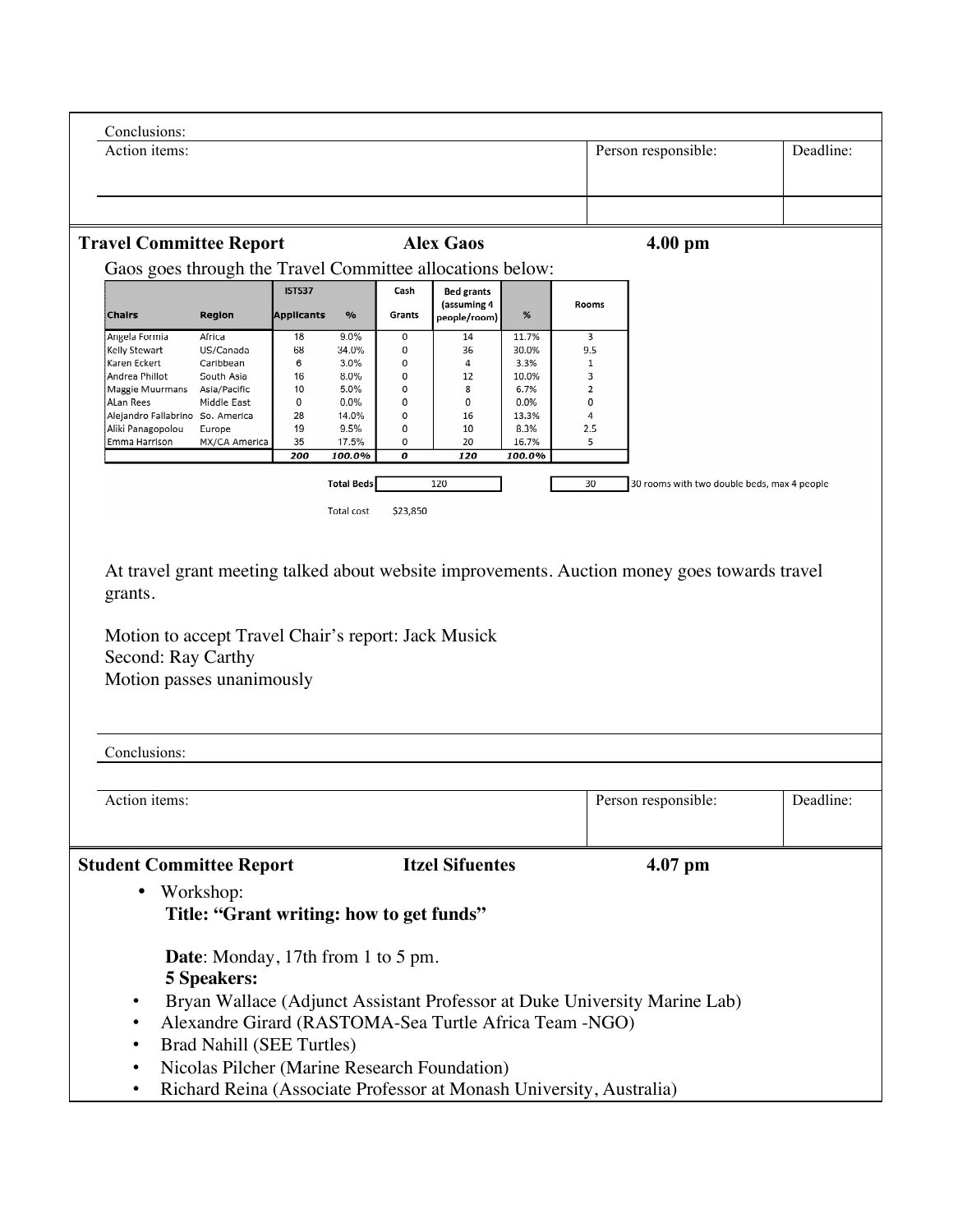#### **Attendees: 53 Student Social Mixer "Meet the Great Sea Turtles"**

The overall aim is to enhance participation of students in our society, and let them know that they are important for all of us, because after all, students are a fundamental part of the society.

- Board Members
- Great Sea Turtlers
- Nominees
- **Attendees**: 52 students

**Great Sea Turtlers**: 18 (5 Board, 4 nominees, 9 Sea Turtlers)



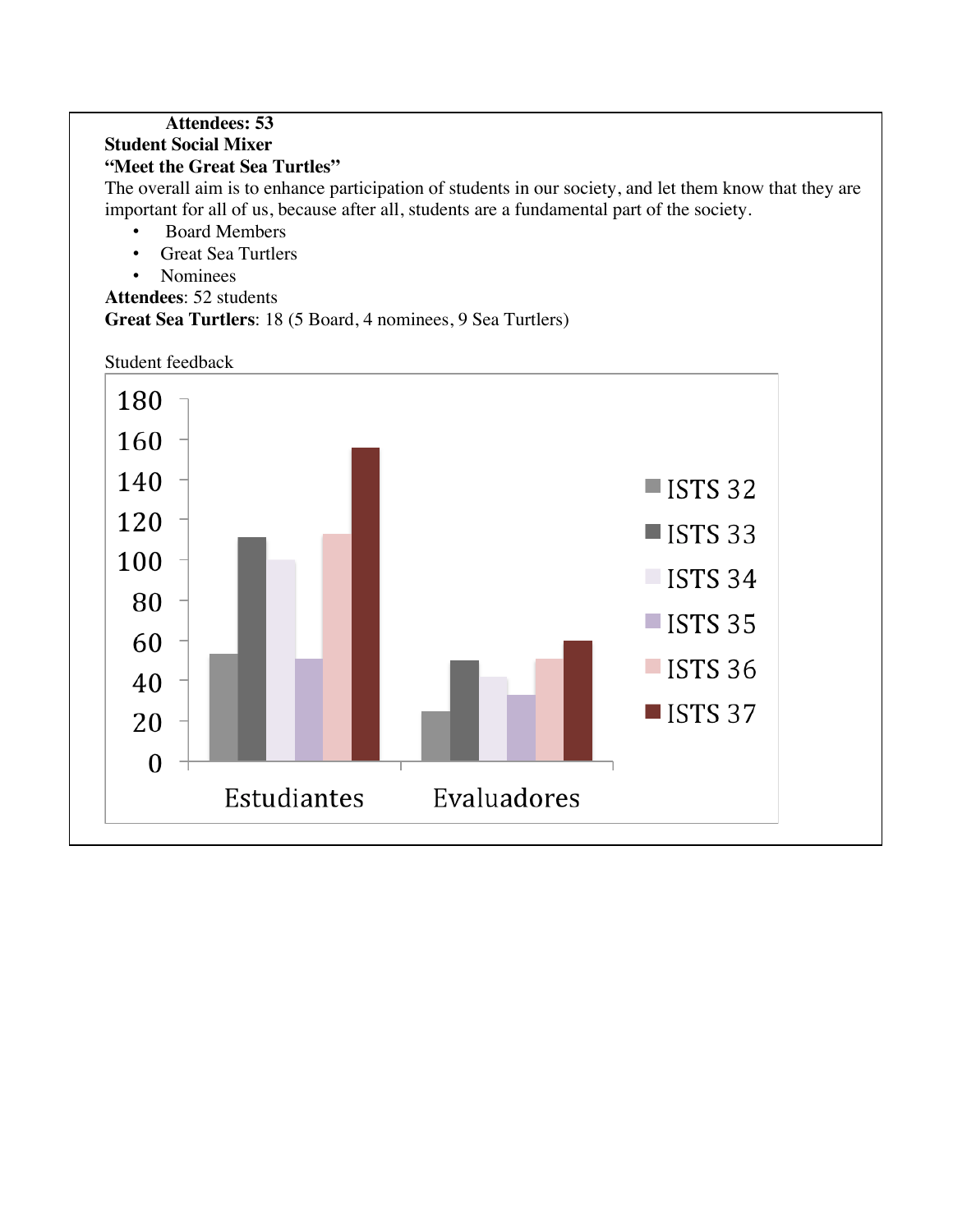| Conclusions:                                                                                                                                                                                                                                                                                                                                                                |                        |                     |           |
|-----------------------------------------------------------------------------------------------------------------------------------------------------------------------------------------------------------------------------------------------------------------------------------------------------------------------------------------------------------------------------|------------------------|---------------------|-----------|
| Action items:                                                                                                                                                                                                                                                                                                                                                               |                        | Person responsible: | Deadline: |
|                                                                                                                                                                                                                                                                                                                                                                             |                        |                     |           |
|                                                                                                                                                                                                                                                                                                                                                                             |                        |                     |           |
| <b>Ethics code and policy</b><br>After the last Symposium, number of people asked that we have this. Phillott reads it and much<br>discussion arises and numerous edits are made.                                                                                                                                                                                           | <b>Andrea Phillott</b> | 3.40 pm             |           |
| Paladino: Let us table this and send it back to the Committee. Will get this put on the website and get<br>people to review and vote at the next Plenary.                                                                                                                                                                                                                   |                        |                     |           |
| Conclusions:                                                                                                                                                                                                                                                                                                                                                                |                        |                     |           |
| Action items:                                                                                                                                                                                                                                                                                                                                                               |                        | Person responsible: | Deadline: |
|                                                                                                                                                                                                                                                                                                                                                                             |                        |                     |           |
| Paladino shared the motion passed by the Board:<br>Motion that honorary membership (as per Bylaws Article I, Section I) be extended to all Past-<br>$\bullet$<br>Presidents and all those who receive the Lifetime Achievement Award.                                                                                                                                       |                        |                     |           |
| Discussion:<br>Karen Bjorndal: Interested why this was proposed.<br>Balazs: In the bylaws the first sentence says the Society can give honorary membership. We never<br>have and now we are using the mechanism.<br>Aliki Panagopoulou: Needs more thought and consideration. Not opposed, but have ambivalent<br>feelings. In Archelon in 30 years only given to 3 people. |                        |                     |           |
| Valverde: Against it. Should be extended to someone who will normally not be a member of the<br>Society.<br>Paladino: Some people are on fixed income and this is a way to stay engaged in the Society.<br>Jen Homcy: For the LTA it makes sense.                                                                                                                           |                        |                     |           |
| Meyer: Worked with 8 Presidents and seen the price they pay. If we can pay them \$25 a year, if they<br>want, to thank them then it is a simple way to thank.                                                                                                                                                                                                               |                        |                     |           |
| Aliki Panagopoulou: Is it possible to explore what other Society's do?<br>Dave Owens: Pleased at the idea, Totally unnecessary. Does honorary mean do you get to vote?<br>Phillott: Friendly Amendment:                                                                                                                                                                     |                        |                     |           |
| --Motion that membership be gifted to all Past Presidents and all those who receive the Lifetime<br>Achievement Award.                                                                                                                                                                                                                                                      |                        |                     |           |
|                                                                                                                                                                                                                                                                                                                                                                             |                        |                     |           |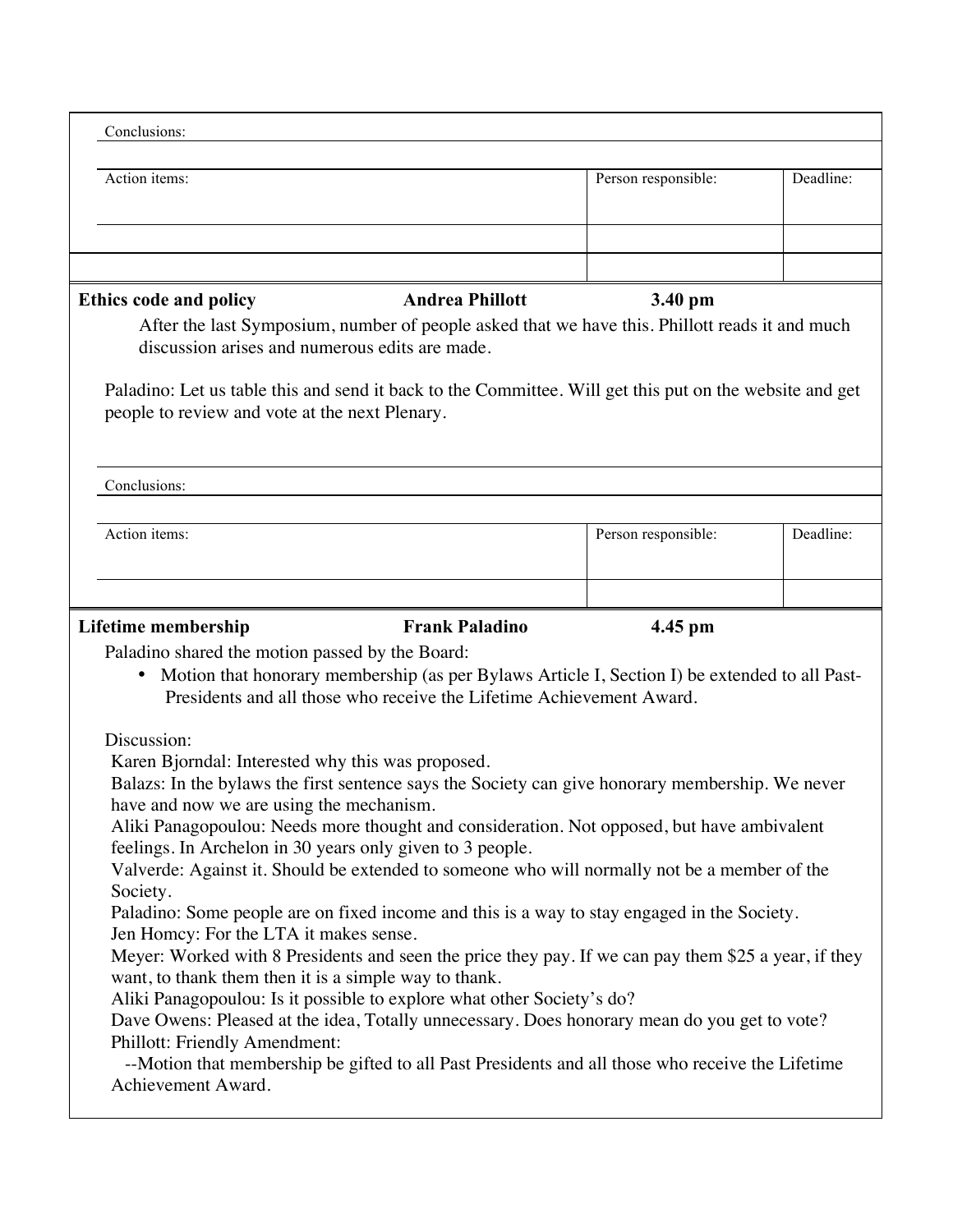Vote on it. 2 abstentions Motion passes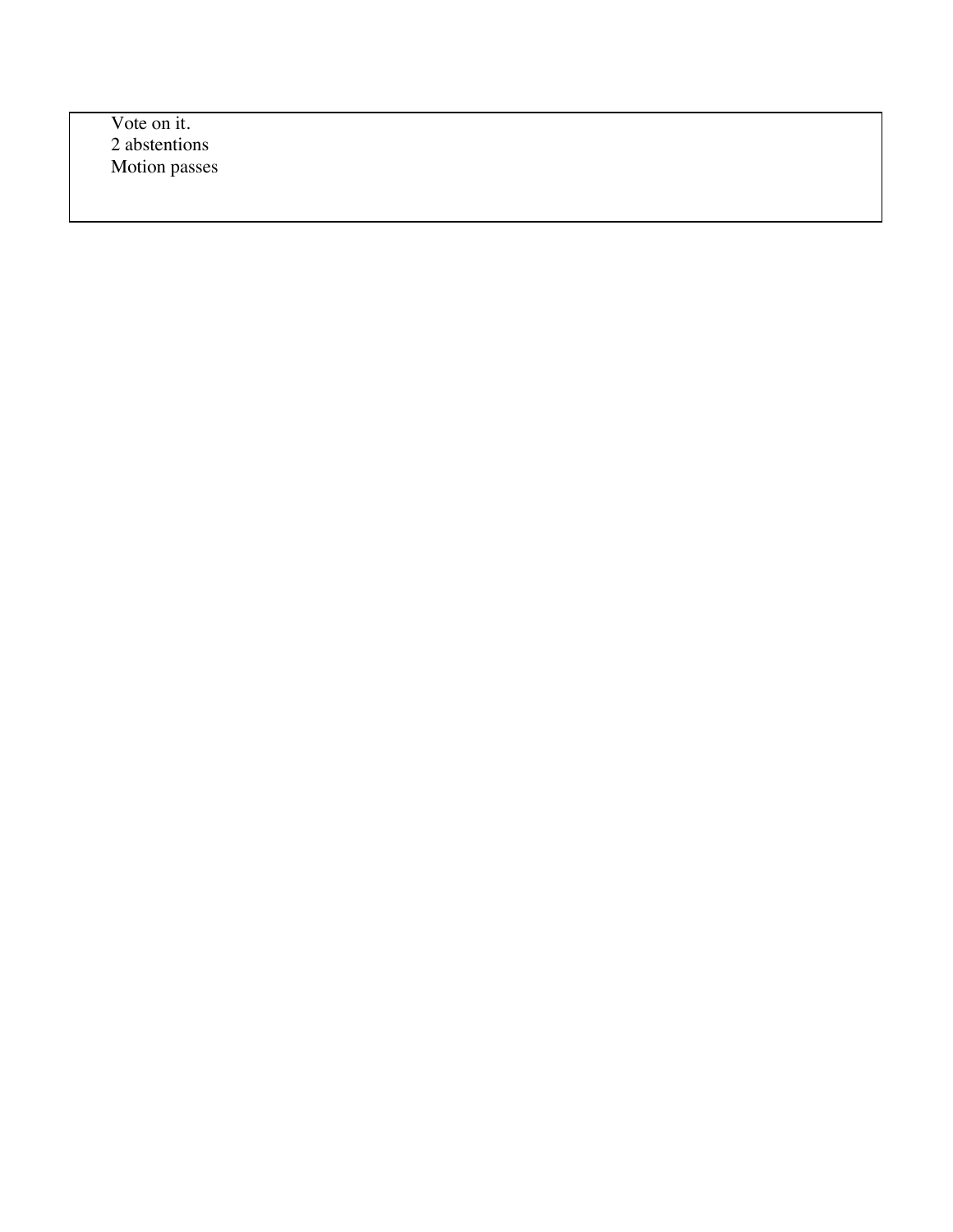| Conclusions:                                                                                                                                       |                                                                                                                                                       |                     |           |
|----------------------------------------------------------------------------------------------------------------------------------------------------|-------------------------------------------------------------------------------------------------------------------------------------------------------|---------------------|-----------|
| Action items:                                                                                                                                      |                                                                                                                                                       | Person responsible: | Deadline: |
|                                                                                                                                                    |                                                                                                                                                       |                     |           |
| <b>Words of appreciation</b>                                                                                                                       | <b>Exiting Board members</b><br>Valverde, Balazs and Fallabrino express their appreciation for having been on the Board.                              | 5.00 pm             |           |
| Conclusions:                                                                                                                                       |                                                                                                                                                       |                     |           |
| Action items:                                                                                                                                      |                                                                                                                                                       | Person responsible: | Deadline: |
| <b>ISTS Elections</b>                                                                                                                              | <b>Kate Mansfield</b>                                                                                                                                 | 5.02 pm             |           |
| $\bullet$<br>91 votes)<br>President-Elect: Ken Lohmann<br>$\bullet$<br>٠<br><b>Treasurer: George Balazs</b><br>٠<br>Secretary: Manjula Tiwari<br>٠ | Board of Directors: Felix Moncada and Marc Girondot (Vote tally range for all nominees: 51-<br><b>Awards Committee:</b> Erin Seney and Shaya Honarvar |                     |           |
| Conclusions:                                                                                                                                       |                                                                                                                                                       |                     |           |
| Action items:                                                                                                                                      |                                                                                                                                                       | Person responsible: | Deadline: |
| 2018 Symposium overview                                                                                                                            |                                                                                                                                                       |                     |           |
|                                                                                                                                                    | Yoshi Matsuzawa                                                                                                                                       | 5.08 pm             |           |
|                                                                                                                                                    | Gives a thorough overview of the Symposium in Kobe.                                                                                                   |                     |           |